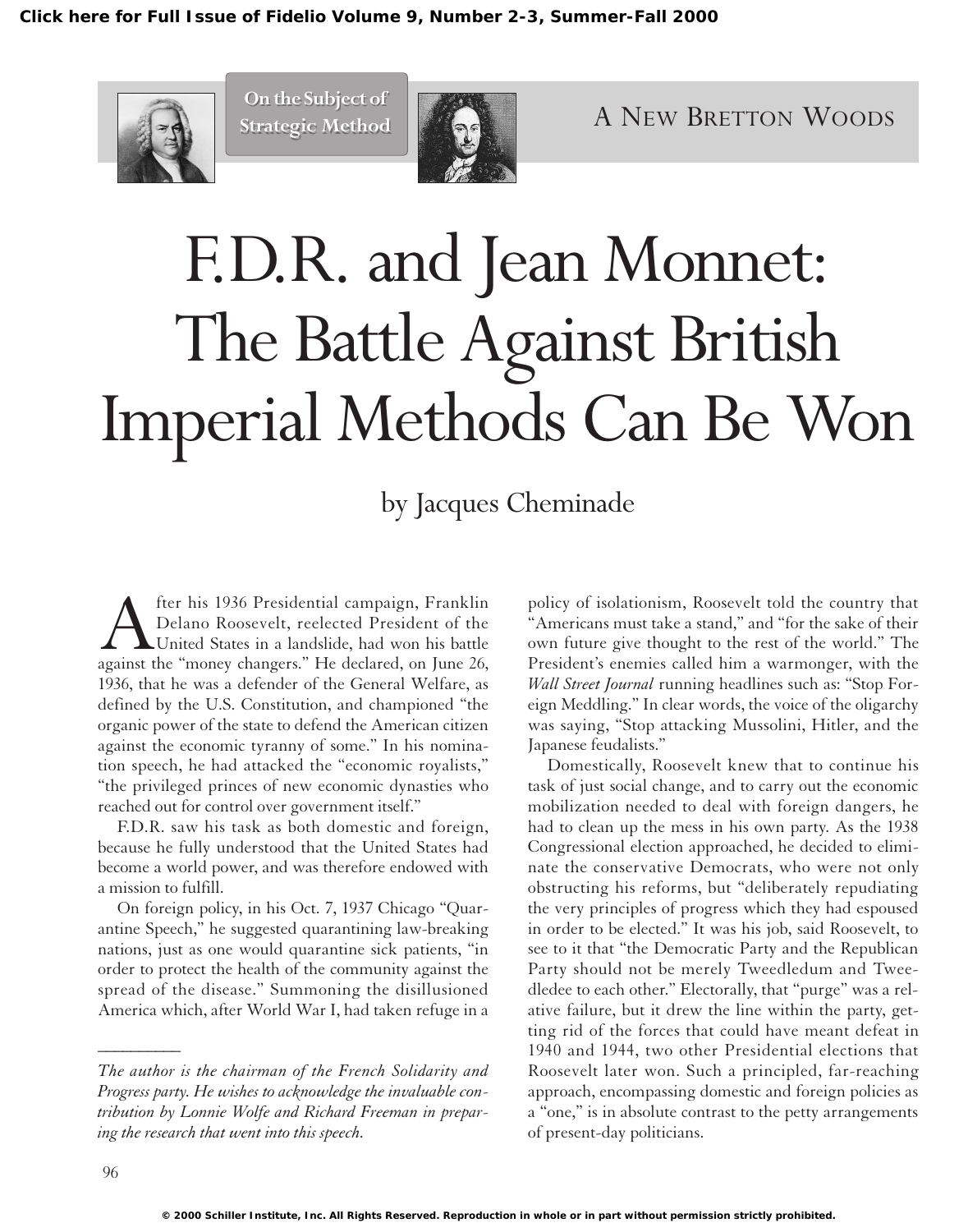**Therefore, there is no point for us Europeans to be anti-American or pro-American as such, which are the two sides of the same impotence. Our challenge is to support both within and outside the United States**

**the proponents of the American System, who are the inheritors of the European Renaissance.**



*Lyndon H. LaRouche, Jr., addresses Schiller Institute conference, September 1995.*

Before I go into what followed, three preliminary points have to be raised, all key to be understood by a European audience. None of them is self-evident, and all are crucial to meet the challenge which is facing each of us today.

### U.S. Manifest Destiny

The first point is that the United States is not a monolithic mass, for good or evil, but the field for a decisive fight on a world scale. Yesterday, Roosevelt represented the American System, that of Alexander Hamilton and Abraham Lincoln, against the Anglo-American oligarchy. Today, Lyndon LaRouche, a Presidential candidate in the Democratic Party, resumes American history at the point where the death of Roosevelt left it on April 12, 1945. Therefore, there is no point for us Europeans to be anti-American or pro-American as such, which are the two sides of the same impotence. Our challenge is to support both within and outside the United States the proponents of the American System, who are the inheritors of the European Renaissance. Our duty is to understand the issue of the fight, and to be interventionists when America's official policy betrays America's manifest destiny. This is the meaning of LaRouche's candidacy today, for us all.

The second point is that, without Franklin Roosevelt and his key associates, we as representatives of our European nation-states would not even exist today. Without Roosevelt's American mobilization and interventionism, the victory against Nazism would never have been possible, and Europe would have become a rubble-field. In turn, that American mobilization would never have taken place without the victory of Roosevelt over the Wall Street bankers. And without the support of the American trade unionists and farmers, support that Roosevelt had gained through his policies—for example, the Wagner Act, parity prices, and infrastructure development—such a mobilization could never have been organized. This is the point at which a great design uplifts a population, to meet the challenge of a great historical moment.

My third preliminary point defines our task today. Right now, the enemies of Roosevelt are back in power in the United States, and, like the Morgans or the Mellons of the 1930's, they are trying to make us believe that there is no other possible policy than a dictatorship of their financial profit. These forces are at work to turn the clock of history back to before the New Deal, and to enforce what they did not manage to accomplish in 1933-35: a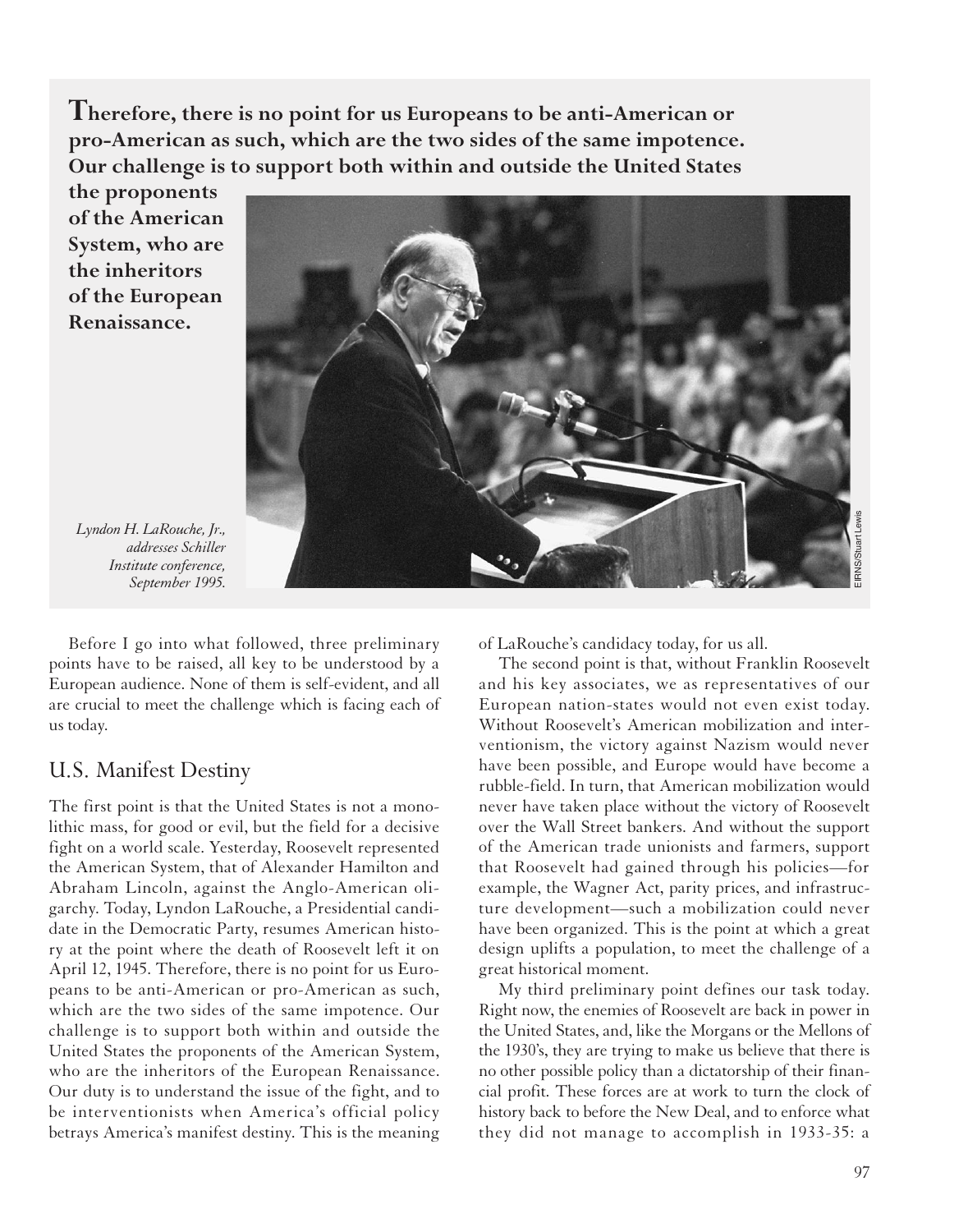Mussolini-style coup, as exposed by Maj. Gen. Smedley Darlington Butler. On our side, by contrast, what Roosevelt achieved should be an immediate inspiration, as it was for Europe, and in particular for France and Germany, after 1945. This puts in their historical perspective—as vital thought-objects and not mere schemes, as political weapons and not mere technical arrangements—LaRouche's Eurasian Land-Bridge and New Bretton Woods proposals. These are the levers to change history, beyond what Roosevelt himself was able to do, but coming from a similar reference point, as an enrichment to the historical fabric.

### The Last Three F.D.R. Administrations

Let's now go back to the three last Roosevelt Administrations, from 1937 to 1945. Having won a tactical victory against the oligarchy and its New York banks, Roosevelt had the leeway to organize a dirigistic war mobilization, and to plan a better and more just postwar order for the world. The dynamics of the mobilization, in turn, cornered the bankers who, after 1938-39, were no longer able to attack Roosevelt's policies frontally, which would have been tantamount to national treason.

Roosevelt, as a reader of Hamilton, resorted to all the means of state-oriented policies to defend the General Welfare of the people. Against the British tradition in the United States, represented, among others, by Martin van Buren, Roosevelt was a staunch dirigist. Where a van Buren would say, during the 1837 panic, that "the less government interferes with private pursuits, the better for the general prosperity," Roosevelt said the following: As Governor of New York, speaking in 1931 to an extraordinary session of the state legislature, convened to respond to the Great Depression, he asked,

What is the State? It is the duly constituted representative of an organized society of human beings, created by them for their mutual protection and well being. "The State" or "The Government" is but the machinery through which such mutual aid and protection are achieved. The cave man fought for existence unaided or even opposed by his fellow man, but today the humblest citizen of our state stands protected by all the power and strength of his government. Our government is not the master but the creature of the people. The duty of the State toward the citizens is the duty of the servant to its master. The people have created it; the people, by common consent, permit its continual existence. One of these duties of the State is that of caring for those of its citizens who find themselves the victims of such adverse circumstance as makes them unable to obtain even the necessities for mere existence without the aid of the others. That responsibility is recognized by every civilized nation.

Roosevelt, understanding how dangerous the international situation was becoming, extended this notion of a "just State" to world affairs. In January 1940, he warned of the dangers of short-sighted isolationism, and he asked Congress to levy "sufficient additional taxes to meet the emergency spending for national defense." On May 16, 1940, informed of the fall of France, he told the nation that the war in Europe was spreading out of control, and asked Congress to "appropriate a large sum of money for tanks, guns, ships and 50,000 airplanes." He decided to run for a third term when he saw that nobody else in the country was fit for the challenge: The population was frightened, and the industrialists and state bureaucracy, not to mention the bankers, thought that Roosevelt was insane to demand such levels of military production. When he won his request, on Dec. 29, 1940, he urged the nation, in one of his famous "fireside chats," to help the democracies, whatever their weaknesses, in their life-and-death struggle against fascism. "There can be no appeasement with ruthlessness," he said, asking for more ships, more guns, more planes, more of everything, so that the United States could become the "Arsenal of Democracy." On March 11, 1941, F.D.R. was finally able to overcome the opposition of Congress and to sign the Lend-Lease Bill. It gave him unprecedented powers, and launched a supply program which kept the Allied cause fighting on the battlefronts until the U.S. entry turned the tide. On Dec. 7, 1941, the Japanese attack on Pearl Harbor, and the paradigm-shift in the American population that LaRouche so often refers to, occurred.

By 1942, the 50,000 planes requested in May 1940 had been produced, and then Roosevelt demanded that military production be stepped up considerably: 60,000 airplanes, 45,000 tanks, and 6 million tons of merchant ships. The industrialists said only: "Aye, aye, Sir." The President promised: "The militarists of Berlin and Tokyo started this war. But the massed angered forces of common humanity will finish it." And so it happened. But why and how?

# Jean Monnet: A Pro-Industrialist Banker

This is the history of the "Victory Program," and of a small man, who was one of the great men of the past century, Jean Monnet. Monnet was, first, about the only Frenchman who understood something about American affairs, and second, about the only European banker who was pro-industrialist in his worldview. He liked and admired the "physical power of American industry," and the relative absence of social prejudice in the American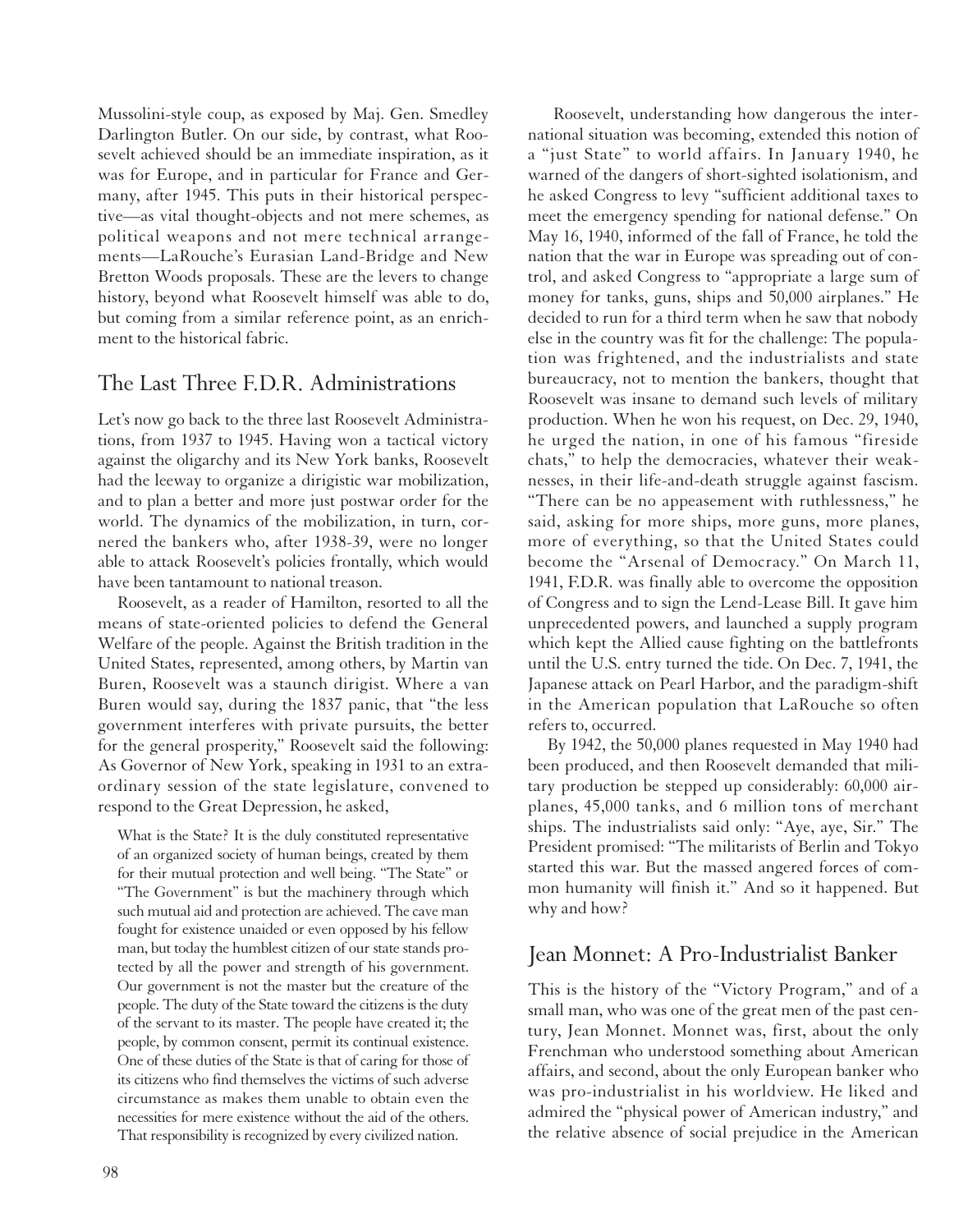lifestyle. He had a very good sense of the difference between the United States and England, and immediately understood, in 1940, that the fate of Europe depended upon American policies. In exile after France's occupation by the Nazis, he jumped, through his various connections, into the middle of American and British government circles, calling for some other policy than just extrapolating from the usual schemes. F.D.R. immediately understood the role that Monnet could play, and used him as an "inspirer," a rabble-rouser in the American state bureaucracies. Roosevelt and Monnet both clearly understood that in exceptional periods, men who operate according to business-as-usual, are a terrible problem, and that problems must be short-circuited, and things organized to make the machine work.

Monnet, in one of his first memos to the American Presidency, reports in 1940 that the Cash-and-Carry system of American-British relations was meaningless, and that the American war mobilization was inadequate and suffered from lack of a centralized authority. Monnet writes in his *Mémoires:* "We [he and his close group of friends] decided to reverse the logic of the financiers, who accommodate needs to existing resources, absurd logic when the needs are those of the survival of the free world: for such an undertaking, one always manages to find the resources." He put the target for American military production at whatever was needed for the United States to win the war *alone* against Germany, Italy, and Japan, because he viewed Great Britain as only an element in the American scheme. On Nov. 30, 1940, he said that the present U.S. program was not enough for that goal, and therefore should be changed.

There you have this small man, intervening audaciously and provocatively on the most important issues of war and peace! Roosevelt apparently enjoyed it, because Monnet went directly against the accountants' and financiers' views. Monnet writes in his *Mémoires:* "Mustering all my strength, I contributed to the coming into being of this unstoppable war machine. Its motive was simple: The stubborn will of a small group of men, united around the bearer of an unprecedented power and responsibility, himself supported by a vast majority of the public."

At the time, George Ball expressed his surprise: "Jean was by then a legend in Washington. . . . I was quite surprised, he was different from us all, he was really *sui generis.*"1 He never ceased putting pressure on Roosevelt's entourage. During the Spring of 1941, indeed, he was probably the key factor in pushing for the American war mobilization before Pearl Harbor. The usually sober John Maynard Keynes tells French banker Emmanuel

Monick: "When the United States was at war, Roosevelt was presented with a plan to build airplanes that every American technician found to be miraculous or far too much. Monnet was the only one who dared to think it was not enough. The President rallied to his views. He then imposed on the American nation an effort which, at first, seemed impossible, but which was, in the end, completely accomplished. This key decision has probably shortened the duration of the war by a year."2

Keynes's judgment is confirmed by Robert Nathan, deputy chief of Roosevelt's Office of War Mobilization, who says, "In retrospect, I find that Monnet's contribution was of vital importance. It was the untiring and efficient efforts of Jean Monnet to meet goals that were so great, which led the highest spheres of our government to become conscious that the demands on the U.S. for a war mobilization could not be met under its present mode of operation. In the crucial decisions of May-June 1941, his role, in my view, was immense."3 It is also Monnet who convinced Roosevelt to drop what we call today "consensus methods," and to "delegate the Presidential authority to a person whose function should always be to have a general view of the situation, checking constantly on the execution of all the programs which should fall on the diverse agencies in charge of the day-to-day decisions. He should speak in the name of the President and clarify doubts with the respective administrations."4 On Jan. 13, 1942, Roosevelt created the Office of War Production, headed by Donald Nelson. Monnet, as an adviser to the British Supply Council in Washington, reports Lord Roll, "told us one day with his heavy French accent: 'Would you like to hear the President say: "We will not build 2,000 planes. We will build 10,000 planes. We will not build 2,000 tanks. We will build 10,000 tanks." ' I can't vouch for the exact numbers, but what he was announcing to us, was the Victory Program."5 Monnet's message to the British was clear: I am F.D.R.'s man, and you'd better listen to me.

This key role of Monnet will become all the more significant after Roosevelt's death, as a messenger of the New Deal conceptions in postwar France and Europe.

As for American war production, it was indeed a miracle. The 1941 Victory Program provided for \$150 billion for the creation in two years of 216 divisions, of which 61 were armored, together with the production of ships and airplanes in the amounts that I have just identified. The results were soon impressive. For example, in 1942, at first, it took six months to produce the famous "Liberty Ships," the merchant ships of British design, on American assembly lines; but, by 1943, production time was reduced to 15 days! The armaments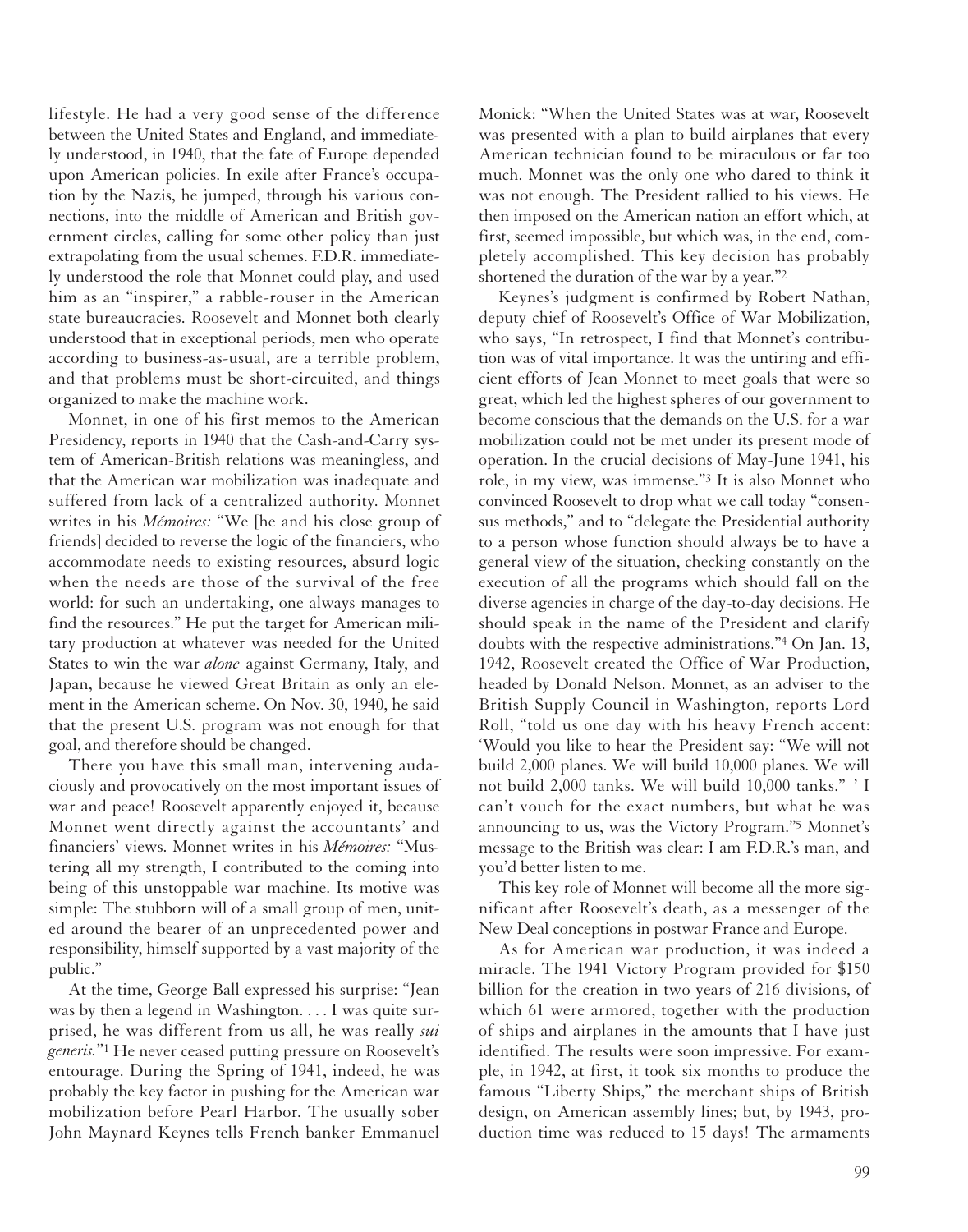**On Aug. 10, 1941, Roosevelt had already told Churchill: 'I can't believe that we can fight a war against fascist slavery, and at the same time not work to free people all over the world from a backward colonial policy.'**

**With that in mind, he conceived the original scheme for the United Nations Organization, as a forum for all the peoples of the world, and a new financial and monetary order, which was going to become the Bretton Woods system associated with the Marshall Plan.** 

> *President Franklin D. Roosevelt with Winston Churchill, Atlantic Charter Conference, August 1941.*



industry organized assembly-line mass production on a scale and with a speed never before seen. The Balfour cannon, for example, was assembled in less than ten hours, initially with untrained labor. As for the airplanes, the auto-makers pooled their resources to produce the engines, and between Pearl Harbor and D-Day in Normandy, 171,000 were built, at an average pace of about 6,000 per month!

# Grand Design for Postwar Reconstruction

As early as 1943, it was clear that with such a war machine, and the massive fight being carried out by the Red Army, ultimate victory was secured. It was only a question of months. So, Roosevelt began immediately to think in terms of how to maintain the war mobilization, but to reinvest it in a policy of peace through mutual development among the former belligerents and, beyond, for a massive world investment policy to achieve the take-off of the developing countries, freed from colonial rule. On Aug. 10, 1941, Roosevelt had already told Churchill: "I can't believe that we can fight a war against fascist slavery, and at the same time not work to free people all over the world from a backward colonial policy." With that in mind, he conceived the original scheme for

the United Nations Organization, as a forum for all the peoples of the world, and a new financial and monetary order, which was going to become the Bretton Woods system associated with the Marshall Plan.

In January 1945, in his annual budget message to Congress, F.D.R. spelled out detailed plans for a \$100 billion postwar infrastructure program, to transform and expand the war industry into postwar civilian industry, and to make education, quality health care, and decent housing available to all Americans, beginning with the returning G.I.'s.

On Feb. 12, 1945, he delivered another message to Congress, urging the ratification of the Bretton Woods Accords and outlining his conception of the World Bank and the International Monetary Fund. It was not at all his intention to promote a tool to interfere in the national sovereignty of states, but, on the contrary, to secure an economic take-off, creating the material conditions for such sovereignty. The system was, of course, not a perfect one, because it implied a privileged dollar, but it was entirely oriented toward the effort of America to construct and reconstruct the world, not to organize the takeover of the Anglo-American oligarchy over nations and people, as was later the case after the financial drift of the 1960's and the deregulation that fol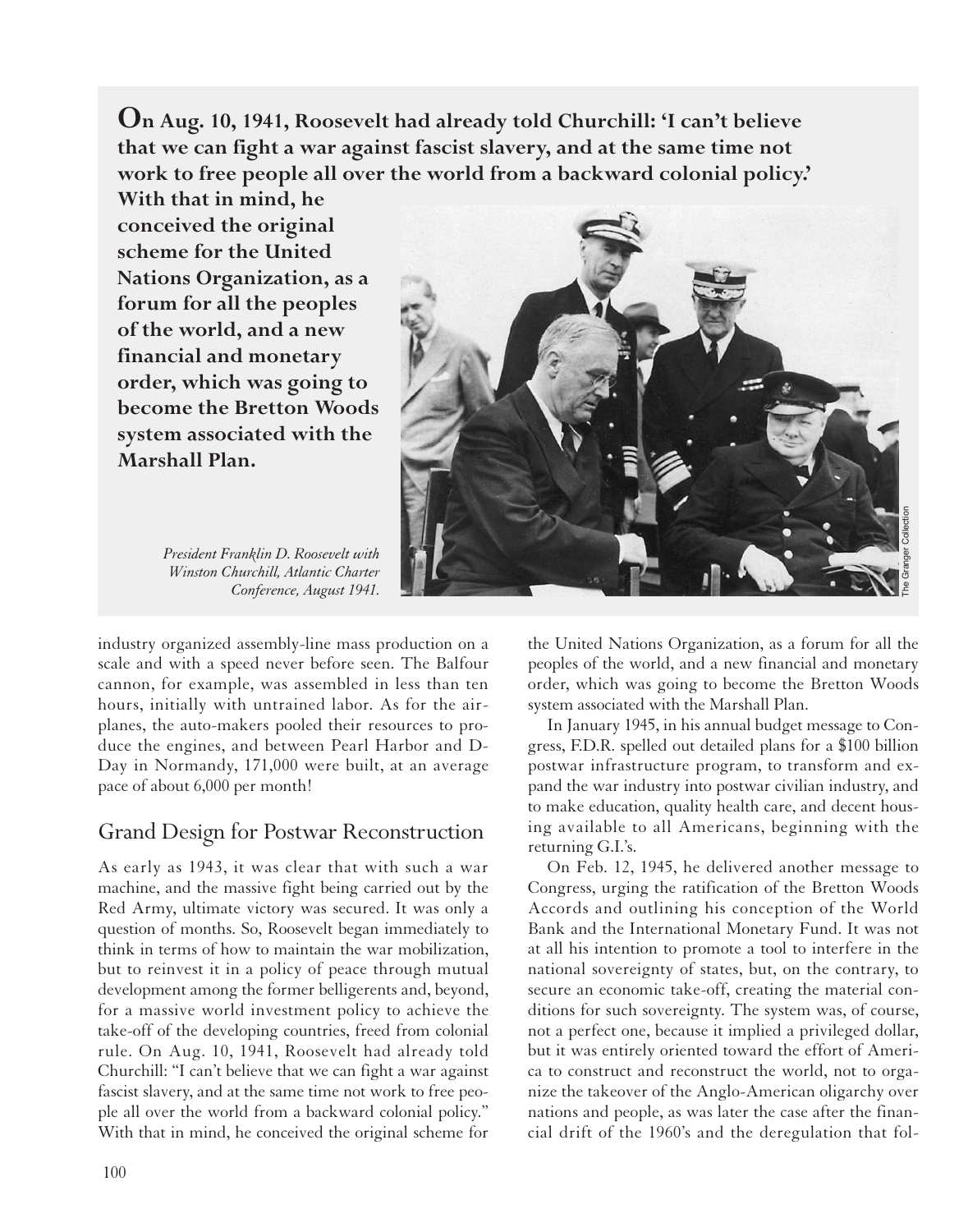lowed the Aug. 15, 1971 decoupling of the dollar from gold.

Roosevelt's great postwar design was to put an end to the British, French, Dutch, and Portuguese colonial empires, to make of the victory over Nazism an instrument for general liberation, and to organize a world community of interest based on infrastructural, longterm development, through issuance of long-term, lowinterest credits, a sort of "deferred payments" system, in which the completion of projects would in the future allow the deferred, step-by-step reimbursement of the amount of credit advanced.

Roosevelt's sudden death, on April 12, 1945, prevented this grand design from being carried out. Only the Marshall Plan was left, in the framework of the Bretton Woods system, but limited to Western Europe, whereas Roosevelt had wanted it for the benefit of the whole world. Worse, where Roosevelt intended to rally Russia to his postwar new, just order, through the advantages of common development, the Marshall Plan was soon embroiled in the logic of the Cold War. The European leaders of today, who criticize the naiveté of Roosevelt and admire the "realism" later shown by Churchill and Truman, understand nothing about what was at stake back then. Roosevelt's vision, as we have described it, led him to respect the national sovereignty of states, and to uphold social justice for all men, while Churchill's, imperial and financial, was nothing more than that of the Anglo-American cabal, based on looting and globalist one-world rule, which Roosevelt had fought and temporarily won out over within the United States.

Much is said of the great quarrel that pitted Roosevelt against Charles de Gaulle, which was real and violent, but became less traumatic after de Gaulle discovered the United States for himself in 1944, and the disagreement was finally resolved in a legitimate alliance for the development of all peoples, when de Gaulle supported Kennedy, the disciple of Roosevelt. That "Gaullism" and "Rooseveltism," despite the legitimate opposition of interests due to the national peculiarities of France and the United States, could converge upon a design of mutual economic development of the people of the world, and a rejection of the Anglo-American model, was ironically understood by Monnet, who, despite his own disagreements with de Gaulle, supported his return to power in 1958, because he was the only man capable of solving the French colonial mess in Algeria. The confirmation of what I have just said, was given, as a proof given by vice to virtue, by the assassins of the Kennedy brothers and Martin Luther King, who were the same people who tried to murder de Gaulle, for the same oligarchical reasons.

#### Roosevelt Confronts Churchill

Two key points remain now to be stressed, as lessons for us today. The first is the much-less-commented upon, but far more fundamental quarrel that pitted Roosevelt and Churchill against each other throughout the war, and lets us understand the difference between the two major forces that are fighting each other today, the American System forces and the Anglo-American, British-American-Commonwealth forces. This should be clear to all Europeans, but it is unfortunately not so. The second point, even less well known, including in our own movement, is the legacy of Roosevelt's New Deal in Europe, through the explicit postwar contributions of Monnet to the economic recovery of Europe and the political conceptions of Konrad Adenauer, Robert Schuman, and even de Gaulle himself. A few ghosts may not forgive me for saying all that, but it is absolutely true, and represents one of the most beautiful ironies of contemporary history through our common transatlantic universe, in which the emergence of Lyndon LaRouche in the United States is the most recent and lawful element.

To better understand our first point, let us evoke a rather dirty but revealing image. It is that of Henry Kissinger, on May 10, 1982, mounting the podium at Chatham House, the London home of the Royal Institute of International Affairs, to deliver the keynote address for the bicentennial celebration of Jeremy Bentham's Foreign Office. Kissinger prided himself on his loyalty to the British Foreign Office on all crucial matters of postwar policies in any dispute between the United States and Britain. The crux of his disagreement with the United States, he told his audience, was the essential opposition in policy and philosophy between Franklin Roosevelt and Winston Churchill. Roosevelt, Kissinger said, had condemned Churchill for being "needlessly obsessed with power politics, too rigidly anti-Soviet, too colonialist in his attitude, and too little interested in building the fundamentally new international order towards which American idealism has always tended."

Kissinger concluded, saying that Churchill was right, and Roosevelt, wrong. So much for the mass of lies and half-truths about the so-called "special relationship" between Britain and the United States. The historical evidence shows that Roosevelt entered into the military alliance with Britain with only one purpose in mind: the defeat of fascism and Nazism. But also, that Roosevelt was fully committed to dismantling the British Empire. Historian Arthur Schlesinger, Jr., a close collaborator of Kennedy, goes so far as to state that, according to the evidence given by F.D.R.'s son Elliott in *As He Saw It,* Roosevelt saw Great Britain and its imperial system as a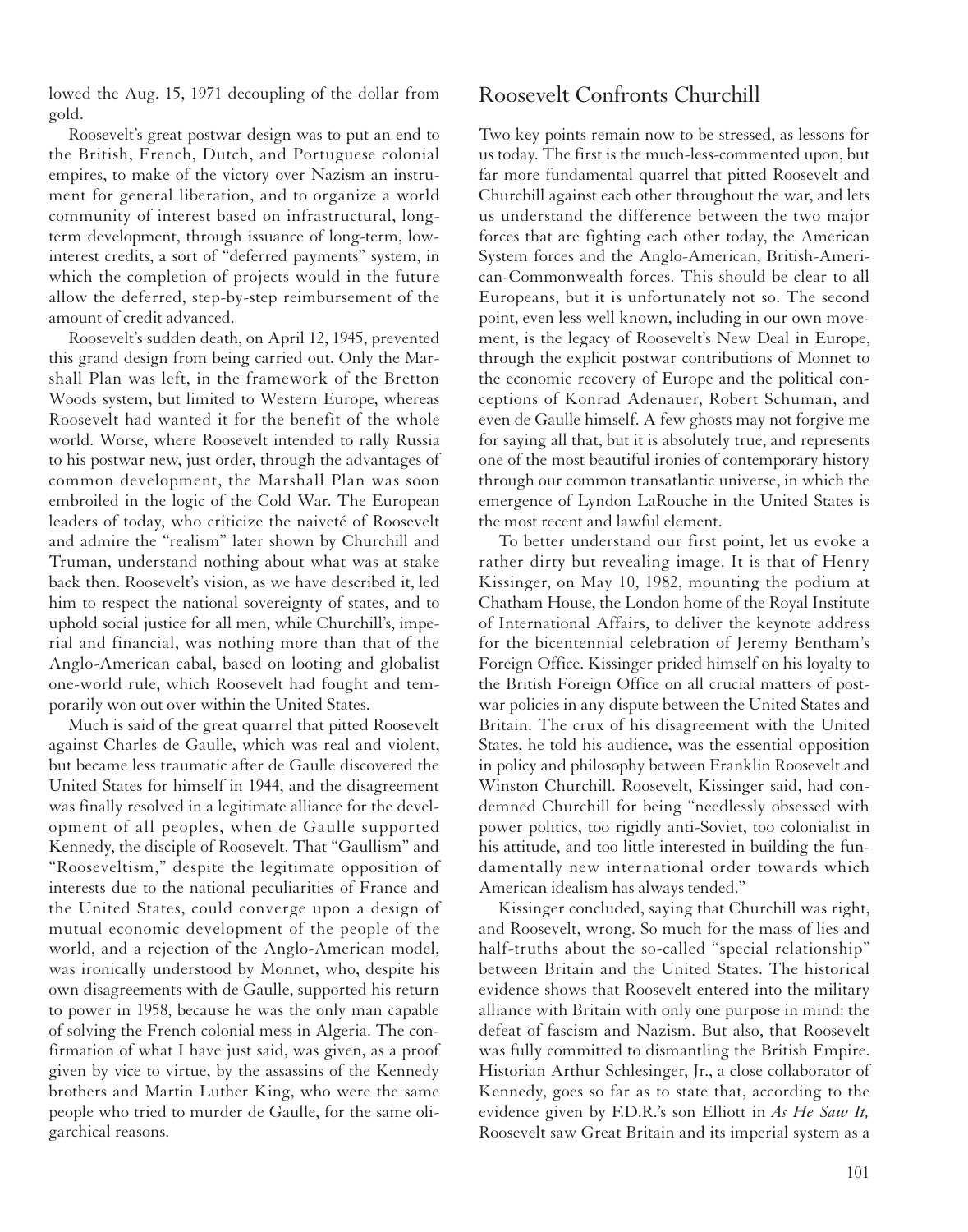far greater adversary to the United States than Soviet Russia.

In any case, the wartime opposition between Roosevelt and Churchill was fierce, and defines present-day history. Roosevelt, as early as in papers published before 1930, and most notably his 1928 article in the journal *Foreign Affairs,* stated that moral principles must govern foreign policy, and that imperialist looting and gunboat diplomacy are contrary to documents that he regarded as sacred, the Declaration of Independence and the U.S. Constitution. In 1936, Roosevelt further elaborated his conceptions, stating, "We seek not merely to make Government a mechanical implement, but to give it a vibrant personal character that is very much the embodiment of human charity." Churchill cynically commented a few years later: "Roosevelt was a man of dangerous moral sentiments."

The first serious clash between Roosevelt and Churchill, as reported by Elliott Roosevelt, took place in Argentia, Newfoundland, on Aug. 13 and 14, 1941, at the discussions of the famous Atlantic Charter, an eightpoint declaration on democratic principles. Let's quote Elliott:

"The British Trade arrangements," he [Churchill] began heavily, "are. . . . " Father broke in. "Yes. Those Empire trade agreements are a case in point. It's because of them that the people of India and Africa, of all the colonial Near East and Far East, are still as backward as they are."

Churchill's neck reddened and he crouched forward: "Mr. President, England does not propose for a moment to lose its favored position among the British Dominions. The trade that has made England great shall continue, and under these conditions prescribed by England's Ministers."

"You see," said Father slowly, "it is along in here somewhere that there is likely to be disagreement between you, Winston, and me.

"I am firmly of the belief that if we are to arrive at a stable peace, it must involve the development of backward countries. Backward peoples. How can this be done? It can't be done obviously by Eighteenth-century methods. Now—"

"Who's talking about Eighteenth-century methods?

"Whichever of your ministers recommends a policy which takes raw materials out of a colonial country, but which returns nothing to the people of that country in consideration. *Twentieth*-century methods involve bringing industries to these colonies. *Twentieth*-century methods include increasing the wealth of a people by the standard of living, by educating them, by bringing them sanitation—by making sure that they get a return for the raw wealth of their community...."

"You mentioned India," he [Churchill] growled.

"Yes. I can't believe that we can fight a war against fascist slavery, and at the same time not work to free people all over the world from a backward colonial policy." [Emphasis in original]

So, this quite brutal exchange speaks for itself. F.D.R. had commented to his son earlier: "We've got to make clear to the British from the very outset that we don't intend to be simply a good-time Charlie who can be used to help the British Empire out of a tight spot, and then be forgotten forever."

Finally, Churchill had to bend. A clause of the Atlantic Charter states: "That they [the signatories] respect the right of all peoples to choose the form of government under which they will live; and they wish to see sovereign rights and self-government restored to those who have been forcibly deprived of them." Churchill insisted that this only applied to occupied nations. Roosevelt, however, demanded the inclusion of the term "all," meaning that its applicability was universal—it included all colonial peoples, and to start with, those of the British Empire.

Writing in 1950, Churchill, otherwise a hypocrite, let down his guard about his true feelings about Roosevelt: "The President's mind was back in the American War of Independence and he thought of the Indian problem in terms of thirteen colonies fighting George III at the end of the Eighteenth century."

Indeed, in July 1942, F.D.R. sanctioned a world tour by former Republican Presidential candidate Wendell Wilkie, whom he had recruited into a tactical alliance against British imperialism. On his return to the United States, Wilkie delivered a nationwide radio broadcast on his findings. He declared:

In Africa, in the Middle East, throughout the Arab world, as well as in China, and the whole Far East, freedom means the orderly but scheduled abolition of the colonial system. . . . When I say that in order to have peace this world must be free, I am only reporting that a great process has started which no man—certainly not Hitler—can stop. . . . After centuries of ignorant and dull compliance, hundreds of millions of peoples in Eastern Europe and Asia have opened the books. Old fears no longer frighten them. . . . They are resolved, as they must be, that there is no more place for imperialism within their own society than in the society of nations. The big house on the hill surrounded by the mud huts has lost its awesome charm.

The next day, Roosevelt was asked at a press conference for his comment about the last section of the Wilkie speech. He answered that Wilkie had only restated a well-accepted point, that "the Atlantic Charter applied to all humanity."

When Churchill could not contain himself and declared before the British Parliament, on Nov. 10, 1942, "I have not become the King's First Minister in order to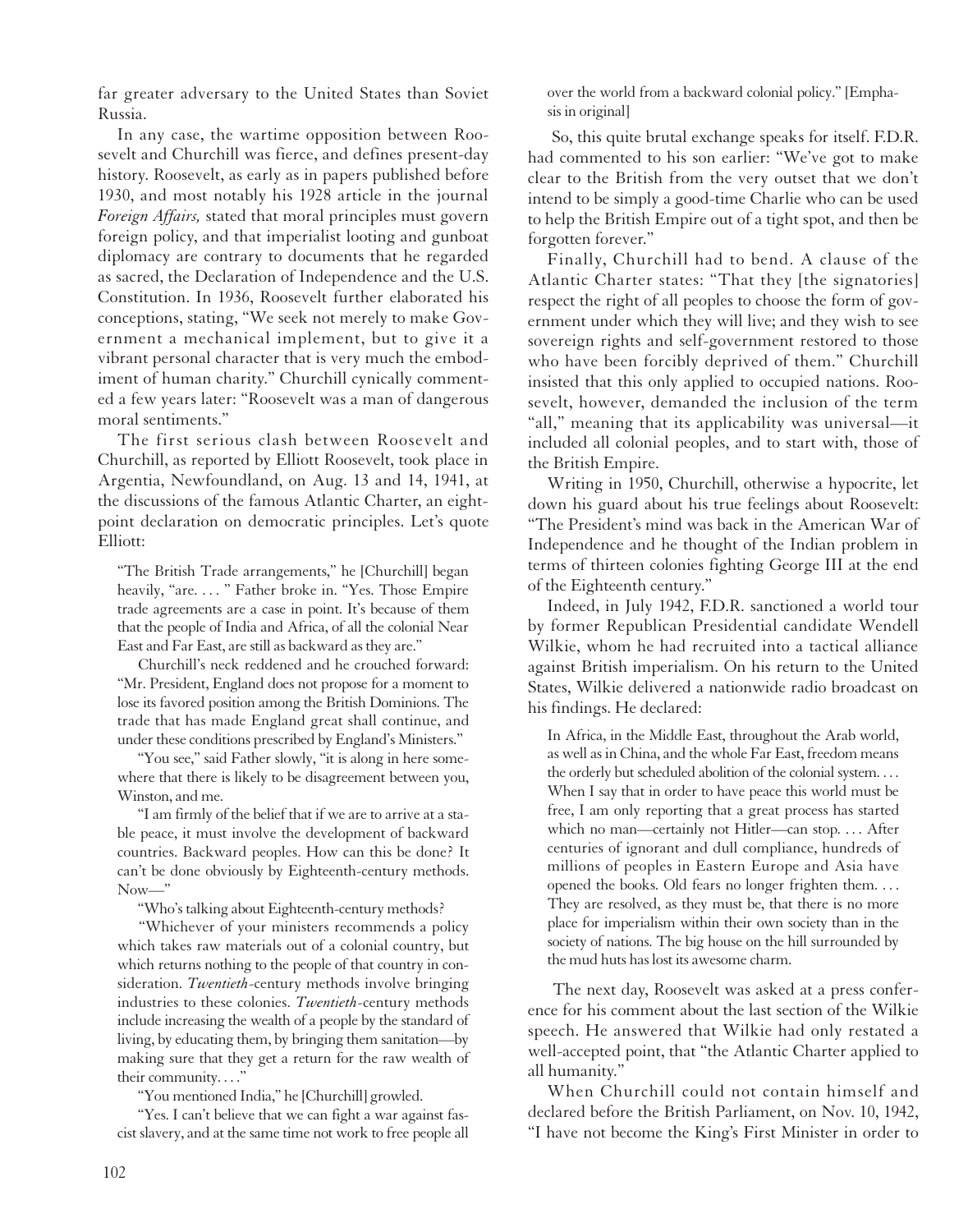**Jean Monnet was probably the only man who understood, in economic terms, that only Roosevelt's ideas could save Europe; while men like Adenauer, Robert Schuman, De Gasperi, and de Gaulle, were conscious of**

**the need to create the political conditions for such dirigistic policies. It is the combination of these two things that saved Europe from chaos and collapse.**



*Jean Monnet with President John F. Kennedy at the White House.*

preside over the liquidation of the British Empire," F.D.R. wrote in a letter to an aide: "We are going to have worse trouble with Britain [after the war] than we do with Nazi Germany now."

Roosevelt was well aware that his conceptions were strongly rejected by his own State Department. No matter how many times he lectured its agents on the need to avoid postwar regional security arrangements or an overreaching world government, they kept trying to create a new and bigger Versailles system, with a new and bigger League of Nations. This was absolutely not Roosevelt's conception of the future United Nations Organization: He did not want, he frequently said, to walk down the failed path of the Anglo-American Woodrow Wilson. His comments to his son Elliott, notably in December 1943, make the point clear:

"You know," Father was saying, "any number of times the men in the State Department have tried to conceal messages to me, delay me, hold them up somehow, just because some of those career diplomats aren't in accord with what they know I think. They should be working for Winston. As a matter of fact, a lot of the time, they *are.* Stop to think of 'em: any number of 'em are convinced that the way for America to conduct its foreign policy is to find out what the British are doing, and then copy that. . . .

"I was told," Father said, "six years ago, to clean out that State Department. It's like the British Foreign Office." [Emphasis in original]

At another point, he commented, "I'll take care of these matters myself. I am the only person I can trust."

# The LaRouche Heirs of a 'Global New Deal'

Roosevelt's postwar grand design was that of a "Global New Deal," to achieve at the level of world politics what he had undertaken within the United States. Two things have to be immediately stressed. First, it is only Lyndon LaRouche and his co-thinkers who today are the heirs of this Roosevelt of the last years. As I am going to mention Roosevelt's projects, it will be easy for you to understand why. Second, Roosevelt's programs were undoubtedly inspired by a concept of physical economy, gained both through his reading and re-reading of Hamilton, and the experience of the dirigistic war mobilization, as conceived with Monnet.

Roosevelt's postwar "Global New Deal" was, in fact, a Marshall Plan concept extended to the whole world, in a much more coherent way, and the emphasis, as opposed to the later Marshall Plan, was put on human coloniza-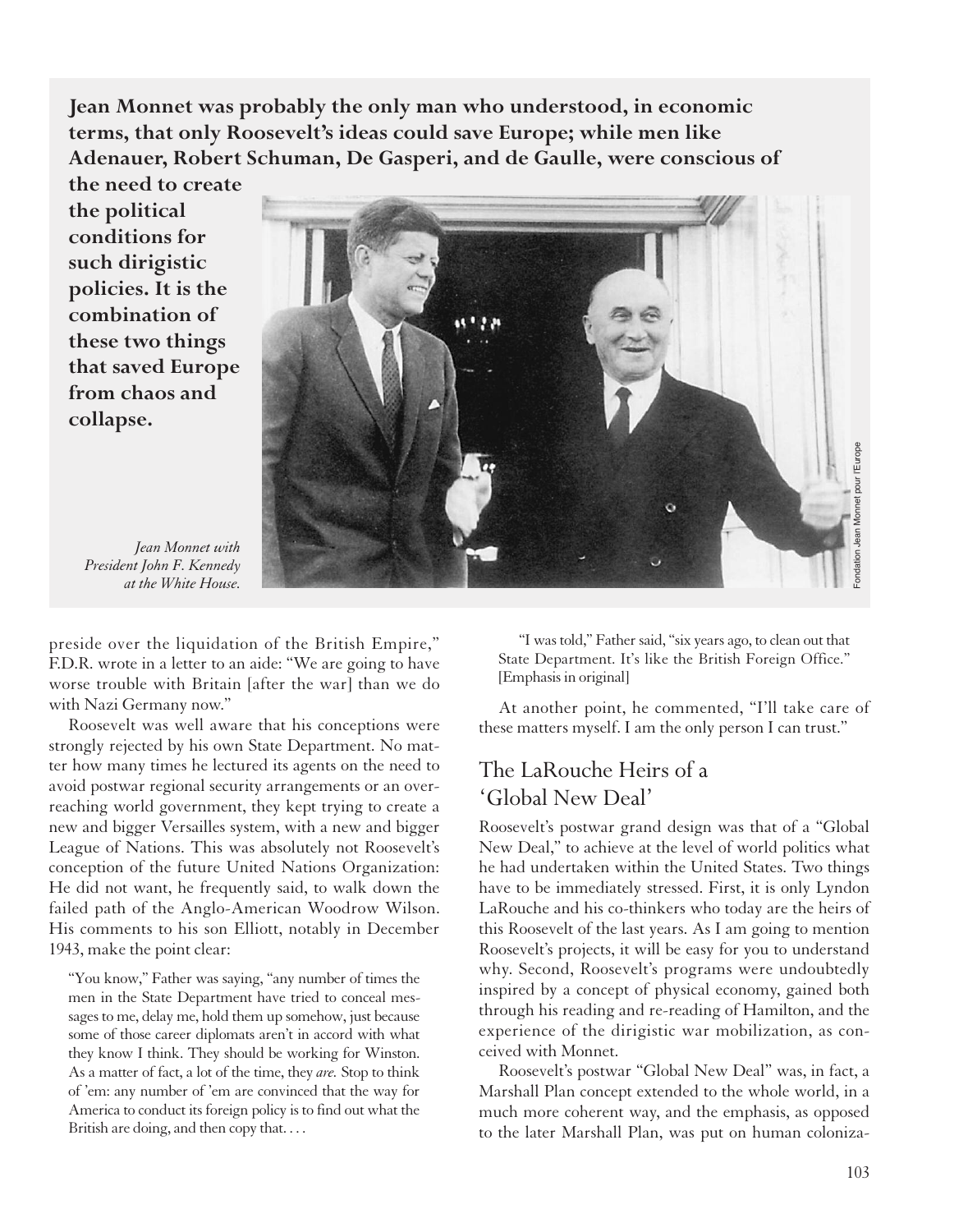tion programs to develop the areas of the world then underpopulated or underdeveloped. Roosevelt's view was that war refugees, and the more miserable men of the world as well, should be given a mission similar to the design of those who colonized the New World. Everything that had been thought about these matters by others, Roosevelt understood, had been wrong, because they were thought out on a too-small scale, and without the sense of linking science and technological development the American System—to the project.

Roosevelt proposed that there be surveys done of Asia, Africa, Australia, and North and South America, to determine areas of millions of square kilometers for resettlement. Plans would then be drawn up to develop infrastructure, irrigation systems, cities, farming. He wanted to build a number of superports at key locations on several continents, to help speed a just world trade. He proposed the construction of several major rail lines, including in China, and a link through China to Russia. He also proposed to build a rail line across Africa, from East to West, the old trans-Sahara project of France's Gabriel Hanotaux, and a rail line from the new Gulf superport, through Iran, into Russia, and then going east and west. He called for construction of canals and waterways in Asia and Ibero-America, and for watermanagement projects in Asia, including the Ganges-Brahmaputra River system of India, and in Europe linked to the development of hydroelectric power. He also proposed massive irrigation plans for the Sahara; water, said Roosevelt, could be pumped from underground and aboveground rivers and streams for use in gigantic reforestation projects, oil resources being developed not only for export, but mainly as a part of these larger projects.

This sounds familiar to all of us. And yes, the Global New Deal is the direct forerunner of LaRouche's grand design today, more so even than you may think. Let me give two anecdotes to show what I mean.

First, when Roosevelt, after Yalta, on February 1945, visited the Middle East, he told his friend and Labor Secretary Frances Perkins: "Why is the Mideast so unstable? Because people here are so poor. They have almost nothing to eat. They have nothing to be normally busy about. They need supplies, and they need to find them in their very land. Only this would diminish the risks of a big explosion in these regions. See what the Jews have being doing in Palestine. They constantly invent new ways to cultivate the desert." He stopped to think a bit, and then went on: "When I am going to be no longer President, and this bloody war is at last going to be finished, I think that we may head to the Mideast with Eleanor, to see if we could set up some firm, such as the Tennessee Valley Authority, and do something for these countries." Well, he could not think of nuclear energy in those days, but the concept of a common purpose, of peace through common development, is fully there.

Second anecdote: Perkins reports the following dialogue between F.D.R. and a pretentious journalist of those days:

"Are you a communist, Mr. President?" " $\overline{N_{\Omega}}$ " "Are you then in favor of capitalism?" "No." "Are you a socialist?" "No." The young man, who had his notes in his lap, continued:

"But then, what is your philosophy?"

"My philosophy," said Roosevelt. "I am a Christian and a democrat, and I prove it through my acts, that's all."

After Roosevelt was reelected for a fourth term, in 1944, and used the election campaign to educate Americans about their special responsibility in the creation of the postwar world, the British and the Wall Street bankers did not like it at all. Republican candidate Thomas Dewey, who was controlled by John Foster Dulles, whose personal characteristics were even worse than those of his brother Allen, claimed that Roosevelt and the New Deal apparatus responsible for his economic proposals were communists. The British sent emissaries to check whether the situation were really as bad as they thought. That is, as good British oligarchical financiers, they wanted to debrief F.D.R. on his plans to finance his projects.

At the Pacific War Council, in Washington, F.D.R. said that he wanted to create low-interest credits for projects and programs, and wanted to work toward a coordinated plan to eliminate the interest-rate problem completely. He proposed that steps be taken by governments to bring this about: It was his conception of a Bretton Woods system. Lord Halifax, the British Ambassador to Washington, already made apoplectic with a plan to bring several million Chinese into underpopulated Australia, then sensed that something bigger was at stake. He questioned Roosevelt about how such a broad plan could be only for the Pacific. The President, he warned, was proposing major changes that would have a major impact on the rest of the financial world, including his own country, Britain. "So be it," Roosevelt replied soberly.

Then, Halifax asked what serious economic experts thought of such radical ideas. Roosevelt said politely that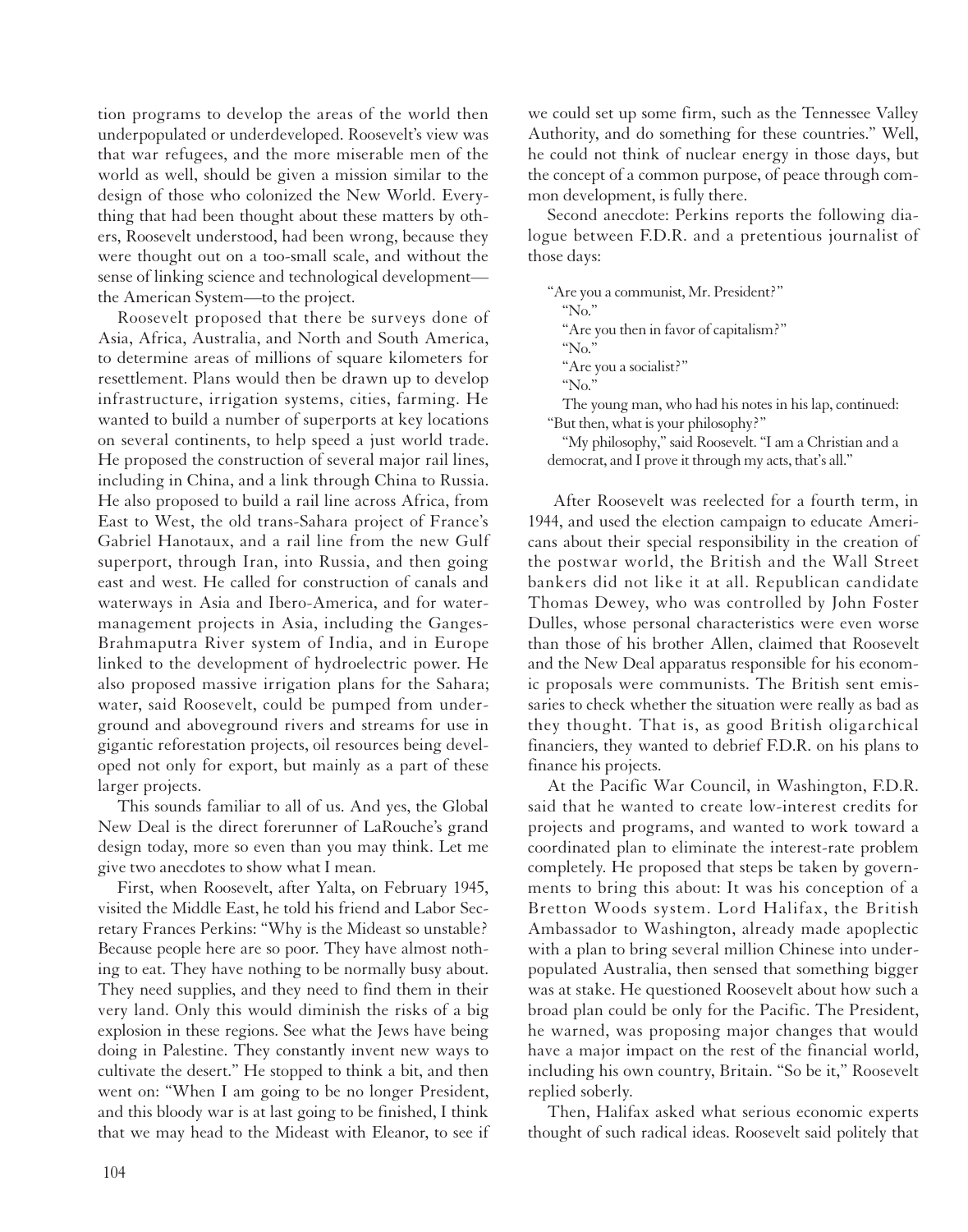he welcomed the ideas of everyone, including the people at that table. He then continued, that "cooperative allies did not need to be, or need, experts to make their plans work." When Halifax silently expressed his dislike for such poor taste, Roosevelt added: "I realize that the experts would probably attack this proposition [about debt and interest] with enthusiasm, however, I have come to realize that nearly everything taught me in college by 'the experts' has been proven wrong!"

# The Aftermath of F.D.R.'s Death

But Roosevelt, overworked and overtired, died of a massive cerebral hemorrhage on April 12, 1945. During his last days, he was working on a plan which he had preliminarily dubbed "Food for Peace," which involved the unleashing of American agriculture to feed the world, while deploying American technology to make hungry nations food self-sufficient. On the day he died, one Chicago banker sighed with relief: "Thank God, that's over." But the way the majority of the American population felt was expressed by a young soldier, who stood before the White House, repeating: "I felt as though I knew him."

Churchill did know that Roosevelt's health was deteriorating, through reports of his own personal physician. It is certainly the case that Churchill deliberately caused strain and helped to wear down Roosevelt by personally insisting on two summits in Canada during the height of the 1944 Presidential campaign, and though his delay of the proposed summit with Stalin until it required a difficult, 12,000-mile mid-winter trip to Yalta.

In any case, as soon as Roosevelt was buried, the British oligarchs and the Wall Street establishment did everything to throw out his plans and programs. The United Nations was soon taken over by a pack of British agents; Stalin's paranoia was worked upon and the conditions for the Cold War established; Truman was induced to drop two atomic bombs on Japan, to scare any opponents of the new world order; the doctrine of Mutually Assured Destruction was imposed on fearful populations; and the British, French, Dutch, and Portuguese colonies were not freed. The British imperial flag rose again. The Marshall Plan was reduced to a scheme to reconstruct Western Europe as a buffer against Soviet Russia, and not extended to the nations of the South. Worst of all, the legend of a weak Roosevelt, who at Yalta had "sold Poland, Hungary, Romania, and China down the river, with no respect for the nationstates," was spread by the British themselves, helped by the Harrimans and the Dulles brothers, when, in fact, it

was Churchill who had cynically started a two-empires game with Stalin, to protect his own!

# The Torch Is Passed

It is only today that we have a clear chance to reverse that disaster, and go back to what Roosevelt intended. It is the old idea of peace through mutual development, in Europe and on a world scale. It was first the attempt of Count Sergei Witte, Emil Rathenau, and Gabriel Hanotaux at the end of the Nineteenth century, and second, that of Albert Thomas and Walther Rathenau at the end of World War I, the idea to mobilize the means of a dirigistic economy set up for war in order to secure postwar peace through great civilian projects. Third, it was Roosevelt, and now it is up to us to succeed at the point where those predecessors left history. Lyndon LaRouche is the man carrying the torch, with our strategy to make of the financial crash a lever and an eye-opener to go, politically, beyond our predecessors. It is, this time, the frontal and decisive fight against British imperial methods, with no compromise possible, inside and outside the United States.

For we Western Europeans, in particular, it is a very precise challenge, whose meaning can only be understood if we go back to the Europe of 1945. Because it is then, that what was left of the Roosevelt drive came back to us, endowing us with a unique responsibility whose hour of truth is coming today. We had the chance, in particular we French and Germans, to receive the best of the inheritance, and our historical duty is to bring it back to the whole world, as a gift for its and our future. We French and Germans have not yet grasped a real understanding of what it means, so, if you have been moved by the fight that Roosevelt led until his death, you have to consider the key point I am going to make now.

If we managed to build our modern states from the rubble of World War II, it is thanks to the Rooseveltian drive; not because of the American protection against the Reds, but because of the ideas of the American System that were applied in the Europe of those dark days. It is here that the name of Jean Monnet reemerges, at the core of a crucial challenge.

# Monnet and 'Indicative Planning' In France

Jean Monnet was probably the only man who understood, in economic terms, that only Roosevelt's ideas could save Europe, while men like Adenauer, Robert Schuman, De Gasperi, and de Gaulle were conscious of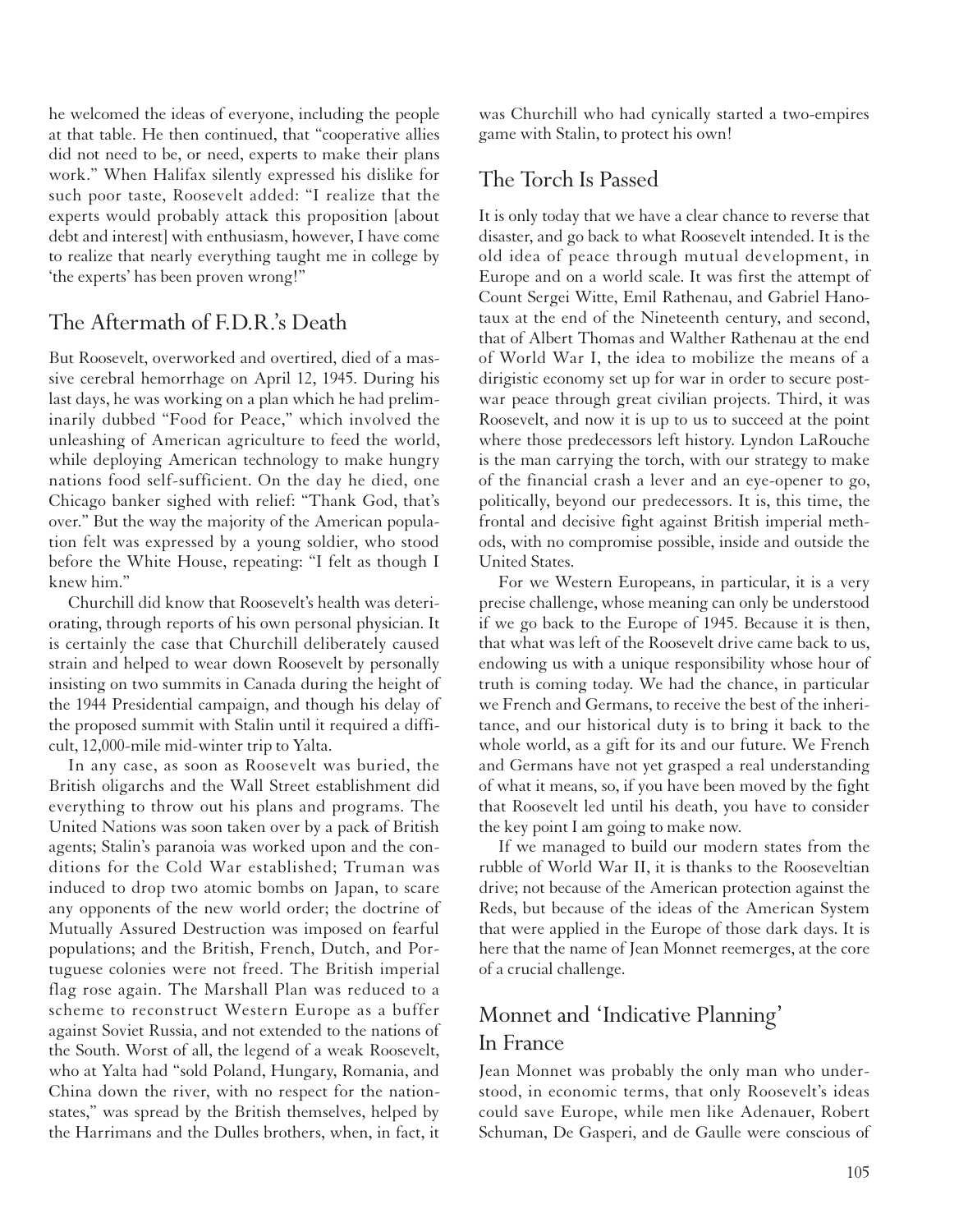the need to create the political conditions for such dirigistic policies. It is the combination of these two things that saved us from chaos and collapse.

Monnet, as soon as he arrived in France, in 1944, stressed the need for "indicative planning," to break with the routine, promote pioneering technologies, and create a national drive to achieve at the same time reconstruction, modernization, and an increase in the living standards of all. He conceived, following the Roosevelt model, a team of about thirty people to propel the French administration, and to organize a collective effort around modernization committees, composed of representatives of the administration, experts, employers, trade unionists, and executives, to muster all the forces of the nation around a "one." He proposed to de Gaulle to take full responsibility for this Commissariat au Plan, on the condition that he be directly connected to the thenpresident of the Council, the head of the French executive. At the end of Monnet's presentation, de Gaulle asked him: "You are certainly right. But do you really want to try?" Monnet answered: "I don't know if I am going to succeed, but I am convinced that there is no other way."

When de Gaulle left office, in January 1946, Monnet imposed his full powers on all the weak French politicians, and centralized the state economic policies around him. The first three French plans were a total success, and the basis of the French economy was reestablished. A key point, is that to finance the investments in the plan without discontinuity or inflation, a fund for national modernization and equipment was created, to which Monnet managed to give full responsibility for the management of the equivalent in francs of the Marshall Plan funds, as industrial leverage. In other words, the French authorities would get American basic products as grants or with long-term loans; they were re-sold inside France for francs, the equivalent of the dollar prices; and with those francs, the fund would lend to industrialists or invest in equipment for projects, with a leverage effect, a multiplier economic impact, anti-inflationary by its very nature. In other words, the fund was set up as a central reconstruction engine, collecting the repayments in francs and channelling them into further investment projects, in accordance with the needs of the nation as defined by the plan.

It was in France and Germany, through the French Fond National de Modernization et d'Équipement (National Fund for Modernization and Equipment) and the German Kreditanstalt für Wiederaufbau (Reconstruction Credit Bank), that the Marshall Plan funds played the role that Roosevelt would have wanted. Monnet's comment was that, in Great Britain, the Marshall aid credits, instead of being used to restore or to modernize industry, as was the rule in France and in Germany, were used with the perspective to restore British financial power, according to the perverse system of foreign investments. The weakness and backwardness of British industry were caused by just that, and they kept accumulating over time.

In France, the concept of indicative planning, as conceived by Monnet and de Gaulle, was developed by a small team of people instructed to bypass the bureaucracy through the organized pressure of the trade unions and the employers' associations, the Roosevelt-Monnet method. Philippe Lamour, the creator of the Compagnie du Bas-Rhône-Languedoc, which modernized southeastern France, and then of the Société du Canal de Provence, the Corsican Somivac, and the Société pour l'Aménagement des Coteaux de Gascogne, all gigantic projects on the scale of the economy of France in those days, reports the following, according to Libert Bou:

David Lilienthal [first head of the Tennessee Valley Authority] inspired us. Monnet had given me his book, *Adventurer in Planning,* to read, and I was enthusiastic. There had happened at the same time water management, agricultural development, land development, and the construction of the first atomic energy plant. When Lilienthal came to Paris, Monnet introduced me to him, and then told him: 'Please, tell this young man what you have done in Tennessee. Tennessee, it was no better than Auvergne! It was made up of badly kept, old farms, and now it is a land of plenty.' Lilienthal laid out the notion of land development—*aménagement du territoire*—and so we started to do it in France. In *Build for the People,* Lilienthal indeed specified that what was done in the United States could be done in Europe, in the Po and Rhône valleys, for example, or in Asia and Africa, in the Ganges and Nile valleys. It was a dynamic concept which completely changed my ideas on agricultural investment. I could not convince anybody in the Agriculture Ministry, but we did it, because thank God it coincided with the Marshall Plan. It is then that the agricultural revolution started in Europe.6

It is therefore clear that it was with the American methods of the New Deal system, that Europe was salvaged from the rubble of World War II and the backwardness of most of its elites.

Even more interestingly, Monnet thought that if French industrialists were to proceed by the old methods, disaster would soon loom. So, he told his team: "Let's send them to the United States." And he had his friends organize the famous "productivity missions," through which hundreds of French industrialists came to America to learn how the Americans worked.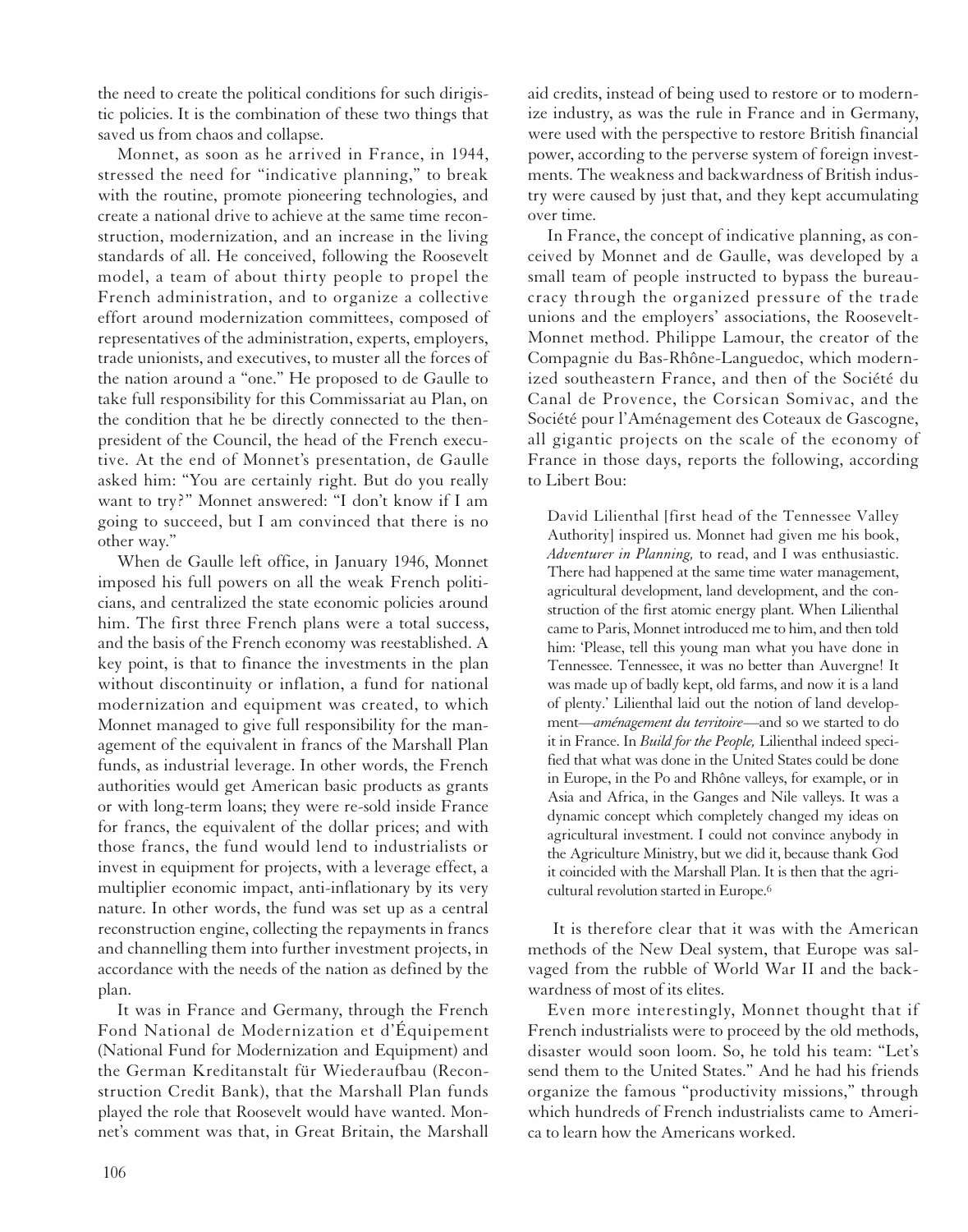**It was with the American methods of the New Deal system, that Europe was salvaged from the rubble of World War II and the backwardness of most of its elites. Thanks to Roosevelt, the ideas of the American System**

**came back to Europe to inspire the German system of 'Rhineland industrialism,' and the French 'indicative planning.'** 



*West German Chancellor Konrad Adenauer (left) and French President Charles de Gaulle, Rheims, France, July 1962.*

Let's hear Monnet's close collaborator, Jean Fourastié, comment:

The *missions de productivité* were Monnet's baby, and originally linked to the Marshall Plan. I organized them with Bob Silberman, sent to France by the U.S. Office of Labor. We put together 400 of such missions, assembling in the same boat industrialists, engineers, specialists and workers. [In 1946 France, such an idea, with industrialists who had just cooperated with Nazi Germany, and workers who were, in great numbers, Communist affiliated, was in itself quite an undertaking.–JC] There was a unanimous judgment when they came back: They had been given the recipe for a take-off.

Here comes the most interesting part. Fourastié continues:

The idea was very well received, quickly and everywhere. We all noticed that there was something paradoxical that our European treatises on economic science would ignore the concepts of productivity and technological progress. Economic science, as it was taught in France—but the situation was the same in all Europe—ignored such notions.

Later, he commented, "We owe it to Monnet and America."7

#### The European Coal and Steel Union

At that point, Monnet understood that both economically and politically, continental Europe could not do without an active and independent Germany. He was convinced of it when he met his British friend Edwin Plowden, who was to become the first president of the British Atomic Energy Authority, in 1954. Plowden, otherwise a very clever and well-informed man, exhibited an absolute lack of interest in European continental development. He was only concerned, deplored Monnet, with the value of the pound, the British Empire, and the "special relationship" with the United States. Monnet thus realized that nothing good could be done with Great Britain. Then he looked at the American leaders, and, comparing them to those of the Roosevelt times, concluded that not much could be accomplished with them either. Hence, his idea of a "federal Europe," as a longterm political reference.

He was well aware that it is not through abstract schemes that you can change reality; therefore, he decided to start with a precise physical project, then the muchneeded physical base for Europe: coal and steel production. He saw in it three things: the first step toward peace through development in Europe, the possibility of con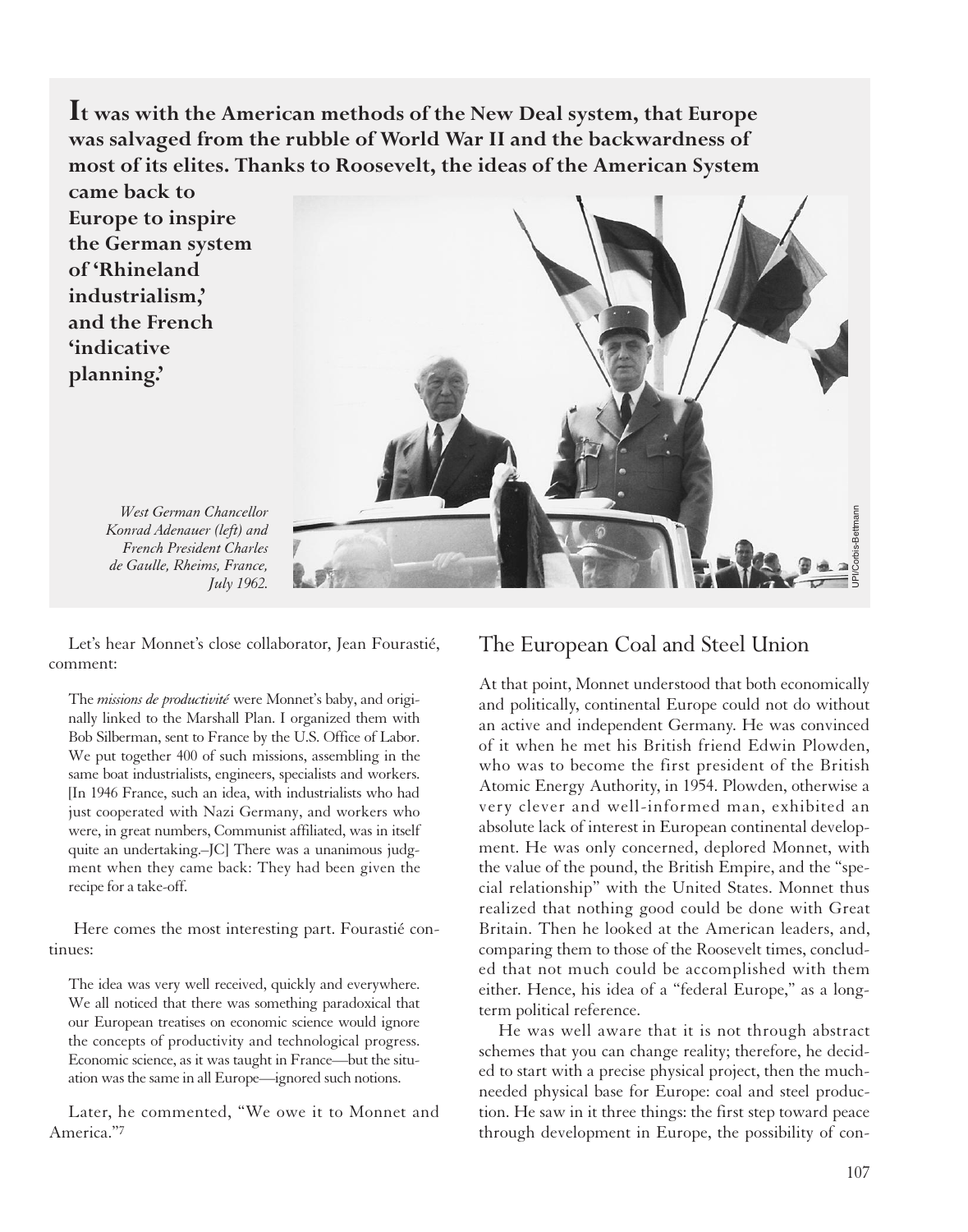cretely integrating Germany as a full-fledged independent partner in European development, and, for France, the only grand design that would force the break with its economic backwardness and its catastrophic colonial delusions. Later, in 1956, his second step for the economic integration of Europe was also physical: It was the Euratom, the atomic energy production agency, and not the Common Market, which he only endorsed when there was no other choice. Europe, he would keep repeating, is "a federal power plus the peaceful use of nuclear energy."

As soon as Monnet had the idea of a European Coal and Steel Agency, with a Franco-German core but open to all European countries wishing to join, he started testing it with his close network of friends. On the basis of such discussions, he wrote a short and precise note for then-president of the French Council of Ministers Georges Bidault. Let me quote its main points:

The accumulated obstacles prevent the immediate realization of this close association of the peoples of Europe that the French government considers as its goal. The way to overcome such obstacles is to immediately engage the action on a limited but decisive point: The joint production of coal and steel would immediately ensure the creation of a common basis for economic development, a first step toward European federation, and would change the destiny of those regions of the world, for so long involved in the production of weapons of which they have been most often the main victims. . . . In opposition to an international cartel which has the tendency to share and exploit national markets for restrictive practices and to maintain high profits, our planned organization would secure the fusion of the markets, the expansion of production, and the adjustment from above of the living standards of the workers.8

Bidault was not enthusiastic, but fortunately, Foreign Affairs Minister Robert Schuman's right-hand man, Bernard Clappier, gave the Monnet note to his minister. Schuman, on April 29, 1950, was going for a weekend to his house in Lorraine. He used all his time there to read and reflect upon the paper, and when he came back to the Gare de l'Est train station in Paris, he told Clappier (he was not a great speaker): "Well, I have read the Monnet paper; it is a revolution. My answer is yes."

Monnet was in a hurry, because there was a Franco-British meeting in London scheduled for May 10, to discuss an American project on dismantling of the Ruhr Authority. Monnet knew that he had to take the Anglo-Americans by surprise. As soon as Clappier informed him of Schuman's support, he rushed to meet his friend Alexandre Parodi, General Secretary of the Foreign

Affairs Ministry, to tell him not to inform his administration, because "to succeed, we had to leave aside all the ambassadors and the usual diplomatic impediments." Schuman then sent a messenger to their friend Konrad Adenauer, caught during a cabinet meeting on May 9, which the French envoy asked to interrupt. Adenauer, not very happy about it, was overwhelmed with joy when he learned what all this was about. "It was exactly my conception of harmonizing the key European industries, and I sent my full approval to Schuman."

Two steps remained to be taken: First, to convince the French government to approve it, also on May 9, and to announce the project in the afternoon, through a Schuman declaration at the Foreign Ministry, the Quai d'Orsay, in the presence of Monnet and his team! The press and the ambassadors fell off their chairs in surprise. The second step was to neutralize Dean Acheson, the American Secretary of State, who had the bad idea to stop over in Paris before going to London. Monnet masterfully did the job, and "the limited imagination of my friend Acheson," writes Monnet, may have prevented him from seeing all the implications of the project.

On May 10, in London, British Foreign Secretary Ernest Bevin had a fit of rage: "Britain has been humiliated! This is the policy of *le fait accompli.* We can't accept that." French Ambassador to London René Massigli supported Bevin, and Schuman presented his deep apologies, but modestly tilting his head, he added: "But it is now done."

Monnet was not at all surprised. Lord Plowden comments: "Since my conversation with him in the Spring of 1949, Jean Monnet, I believe, had renounced the idea of building Europe with Great Britain."9

# Our Task Today

Now let's come back to Europe at the end of May 2000. We have a clear task. And our standards are the Schuman-Monnet-Adenauer initiative of 1950, together with the Franco-German friendship treaty of 1963, the de Gaulle-Adenauer treaty. Well, the formalistic bureaucrats would say, "But Mr. Cheminade, you are putting together two things that can't be: on one side, Monnet's federal conceptions—which German Foreign Minister Joschka Fischer claims to reflect—and on the other side, de Gaulle's absolute attachment to national sovereignty. These do not work together." Well, I am happy to say, they do. Not in a formal way, but as a matter of content.

This is the lesson of Roosevelt. Put the content first: to win the sacred cause of the nation-state means first to